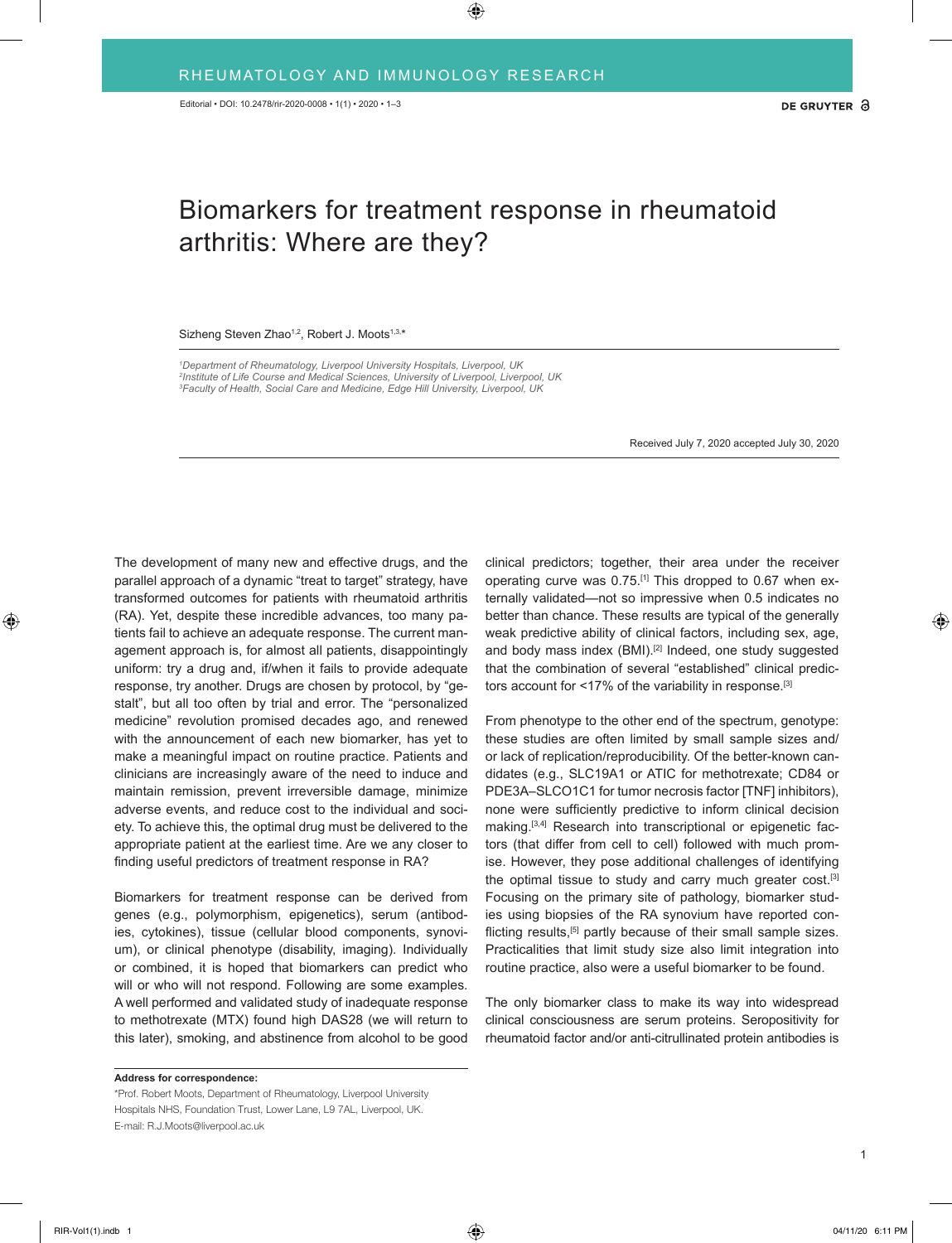associated with rituximab response, driving some consensus statements to suggest using other biologic disease-modifying antirheumatic drugs (bDMARDs) in seronegative patients.[6] Elevated baseline C-reactive protein (CRP) has been reported to predict response to TNF inhibitors (TNFis) and interleukin (IL)-6 inhibitors.[2] To what extent do current biomarkers capture more than baseline disease activity? In a comprehensive study of tocilizumab response, genotypic, transcriptional, and serum biomarkers of its therapeutic target, IL-6, failed to robustly predict response after accounting for baseline DAS28.<sup>[7]</sup>

Why are we no closer? Here are some important points for biomarker hunters to consider. Most importantly, studies must carefully define what is being predicted. Is the definition of response some fixed level of low disease activity (e.g., DAS28 remission), fixed degree of response (reduction by >1.2 units of DAS28), something borrowed from randomized controlled trials (RCTs) (e.g., American College of Rheumatology 70% response, ACR70), or created with real-world practice in mind (where the baseline disease activity matters)? Any patient group with high disease activity at baseline will simultaneously be (1) more able to achieve a fixed or proportional reduction because there is more capacity for improvement and (2) less able to achieve a threshold for low disease activity because a greater absolute improvement is required. For example, high baseline DAS28 has been reported as a biomarker that simultaneously increase odds of ACR70 response and decreases odds of DAS remission.<sup>[8]</sup> Using outcomes from RCTs, where baseline disease activity is balanced, is inappropriate when it is not. Adjusting for baseline disease activity is not a robust solution when using binary outcomes.[9]

The majority of prediction studies focus on finding the optimal drug, but comparatively little is done on predicting non-response; ironic, when recommending against rituximab in seronegative patients is the nearest to personalized medicine we have got. There may be benefits in predicting non-response, since statistical properties are superior for common and more homogenous outcomes (i.e., there are fewer categorizations of non-response than response). However, dichotomizing to response versus non-response or using percentage-change further sacrifices statistical power that is already limited in many biomarker studies.<sup>[10]</sup> Using continuous absolute change in an outcome measure, with consideration for baseline differences between biomarker groups, is more valid and statistically efficient. We may even

Conflict of Interest

*None declared.*

need to question the concept of response altogether, no matter how it is measured, since popular trial designs make inferences about efficacy for populations, not individuals.<sup>[10]</sup>

Studies should consider for whom the potential biomarker will be used and for what purpose. Research studies often recruit from specialist academic centers with preference for classification criteria, while biomarkers are more likely to be applied to heterogenous "physician diagnosed" populations in routine practice. Even a good biomarker will fail to be predictive in a non-represented population. It is also unlikely that genetic or serum biomarkers will predict response to bDMARDs of different class equally well; even within a class, such as TNFi, response may not be equally predictable due to differences in pharmacology.

Novel biomarker studies often report the predictive ability without comparison to the existing predictors. The expensive biomarker may simply be a marginally better representation of, e.g., crude markers of high disease activity or prior steroid use that are easily and inexpensively captured. Novel biomarker results are often not reproducible in other populations, partly due to inadequate analysis and/or validation. Outdated or inappropriate statistical methods, e.g., univariate screening or stepwise variable selection, remain prevalent.<sup>[11,12]</sup> Newer "machine learning" methods often overfit, making them impossible to replicate externally.<sup>[13]</sup> Many biomarkers will struggle to be implemented in clinical practice, due to cost or acceptability (e.g., synovial biopsies). An ideal biomarker candidate would be one that is already collected as part of routine practice, e.g., the ratio of neutrophils to lymphocytes.<sup>[14]</sup>

Despite the extensive and expensive search for biomarkers in the past decades, very little has changed to personalize RA treatment. This research area uniquely demands insight and knowledge across the spectrum of science, from genotype to phenotype and laboratory to epidemiological methods. Biomarkers are desperately needed, but repeating the same failed approach, over and over again, will unlikely get us any closer. However, far from recommending defeat, we challenge readers to take up this gauntlet with the conclusion from a recent piece on personalized medicine in *Nature*: "Realizing that the scope for personalized medicine might be smaller than we have assumed over the past 20 years will help us to concentrate our resources more carefully. Ironically, this could also help us to achieve our goals."[10]